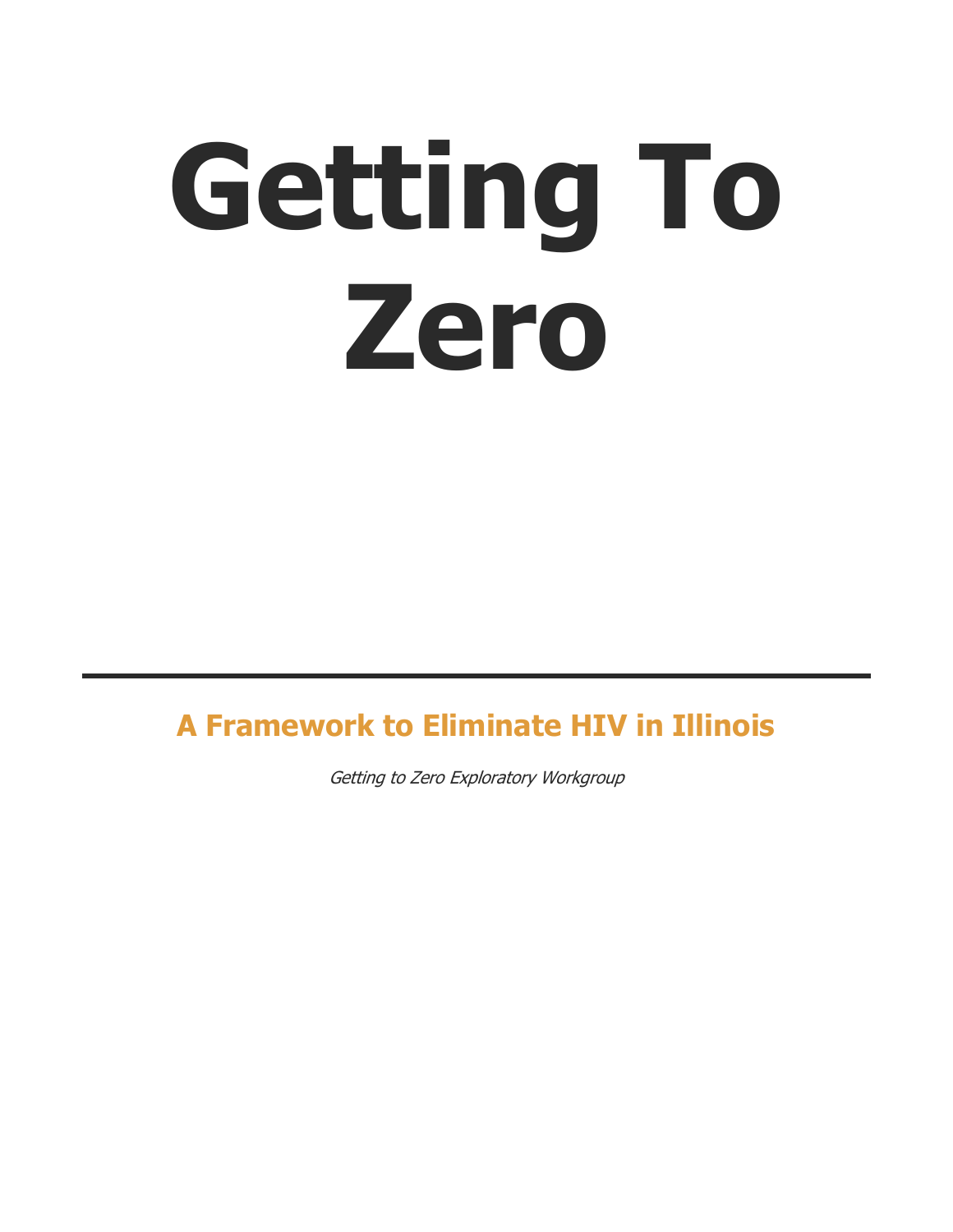## **What will get Illinois to Zero?**

**Now is the time for Illinois to build on the state's tremendous progress in the fight against HIV.** In the City of Chicago, there have been fewer than 1,000 new HIV cases annually since 2013, the fewest cases reported annually since 1990. New HIV cases in Illinois dropped by nearly 28% over the decade from 2006-2015, and Illinois has nearly eliminated mother-to-child HIV transmission.

**Although the future of the Affordable Care Act is uncertain, the insurance marketplace and Medicaid expansion in Illinois have resulted in 12,000 people with HIV getting healthcare coverage, or one-third of people with HIV in the state.** At this moment, nearly everyone in Illinois vulnerable to or living with HIV has access to comprehensive, more affordable insurance that can meet their healthcare and prevention needs. The power of pre-exposure prophylaxis (PrEP) – a prevention pill and program that is up to 99% effective at preventing HIV infection when utilized consistently and correctly – creates the opportunity for convergence of the HIV prevention and care systems. As importantly, HIV treatment improves the health of individuals who are HIV-positive and almost completely protects partners from HIV. People living with HIV on successful antiretroviral treatment – meaning their viral load is undetectable for at least six months – are not capable of transmitting HIV sexually to their HIV-negative partners.

**These factors – the Affordable Care Act, PrEP, and HIV treatment – give us a new opportunity to take what's working and expand it for every population living with and vulnerable to HIV in our state.** It's also a time to take stock of the state's portfolio of programs – targeted for people vulnerable to and living with HIV or for general populations – and optimize them for today's epidemic. Most importantly, it's imperative that we eradicate health disparities so everyone – regardless of HIV status – can thrive.

**That's why it's time for an Illinois Getting to Zero plan.** In July 2016, a small group of HIV stakeholders met to explore what it would take to radically change the course of the epidemic. A basic framework was developed, which evolved into this document. The exploratory group aims to convene a larger group of leaders during 2017- 18 to develop a ten-year plan to dramatically impact the HIV epidemic. These leaders – including city and state governments, health system stakeholders, elected officials, community-based organizations, consumers, and others – will recommend strategies in the HIV sector and beyond to ensure our collective efforts are as effective as possible. They will also be tasked with bringing additional resources to the table.

**Across America, states and local governments have launched similar plans to end the HIV epidemic.** These plans build on effective programs and services and set ambitious, yet attainable goals for reducing new HIV infections. From 2014 to 2015, San Francisco cut new HIV cases by 17% and ensured 93% of people living with HIV were diagnosed. In Washington State, the Seattle area reached the ambitious 90/90/90 goal of having 90%

## **2**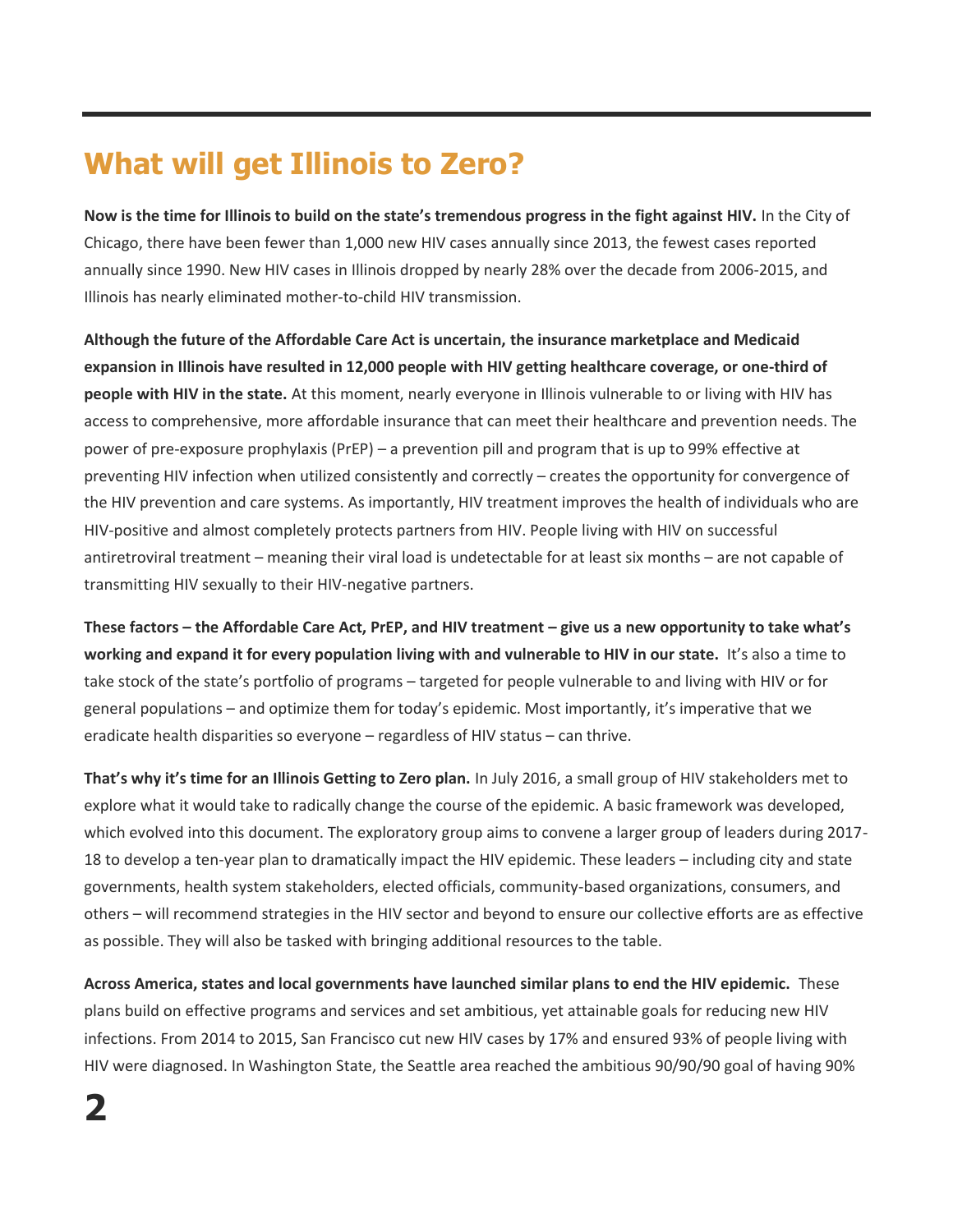of people with HIV diagnosed, 90% of those diagnosed linked to care, and 90% of those in care virally

suppressed. New York State's "Ending the Epidemic" initiative aims to cut new HIV cases from an estimated 3,000 in 2013 to 750 in 2020.

While the HIV epidemic has been altered thanks to advanced medications and medical care, dedicated social services, and so much more, **HIV remains a serious and communicable disease.** As the 2015 HIV outbreak in rural Indiana shows, abandoning

#### **What does "Getting to Zero" mean?**

It is critical to define what "Getting to Zero" means. In this context, it refers to both HIV prevention and care goals:

• Zero new HIV infections.

• Zero people living with HIV who are not receiving treatment.

evidence-based prevention methods is devastating and costly to taxpayers.<sup>1</sup>

**Illinois must act now to protect the health of its citizens and the taxpayer against needless spending.** HIV is completely preventable, but every new case of HIV costs over \$350,000 in lifetime medical care.<sup>2</sup> Moreover, an estimated 21,000 people with HIV in Illinois are not receiving medical care<sup>3</sup>, and the State risks paying millions of dollars annually in medical care that could have been averted with early intervention.

#### **Current State**

**While the state has made great progress in the prevention of new cases and care for those living with HIV, there remain significant challenges and inequities.** 

**People living with HIV –** In 2015, it is estimated that 38,314 people were living with HIV in Illinois, 20,422 of which lived in the City of Chicago. Of these individuals, less than two-thirds were engaged in care during the previous 12 months (IL: 39%; Chicago: 58%), and less than half were virally suppressed (IL: 44%; Chicago: 48%). Among people living with HIV in 2015, a majority were male (IL: 80%; Chicago: 81%), Black (IL: 47%; Chicago: 50%), and over 40 (IL: 70%; Chicago: 69%).

 $\overline{a}$ 

<sup>&</sup>lt;sup>1</sup> Philip J. Peters and others, "HIV Infection Linked to Injection Use of Oxymorphone in Indiana, 2014-2015," N Engl J Med 2016; 375:229-239, July 21, 2016.

<sup>&</sup>lt;sup>2</sup> B.R. Schackman, [The lifetime medical cost savings from preventing HIV in the United States.](https://www.ncbi.nlm.nih.gov/pubmed/25710311) Med Care. 2015 Apr;53(4):293-301. doi: 10.1097/MLR.0000000000000308.

<sup>&</sup>lt;sup>3</sup> IDPH Integrated HIV Prevention and Care Plan, 63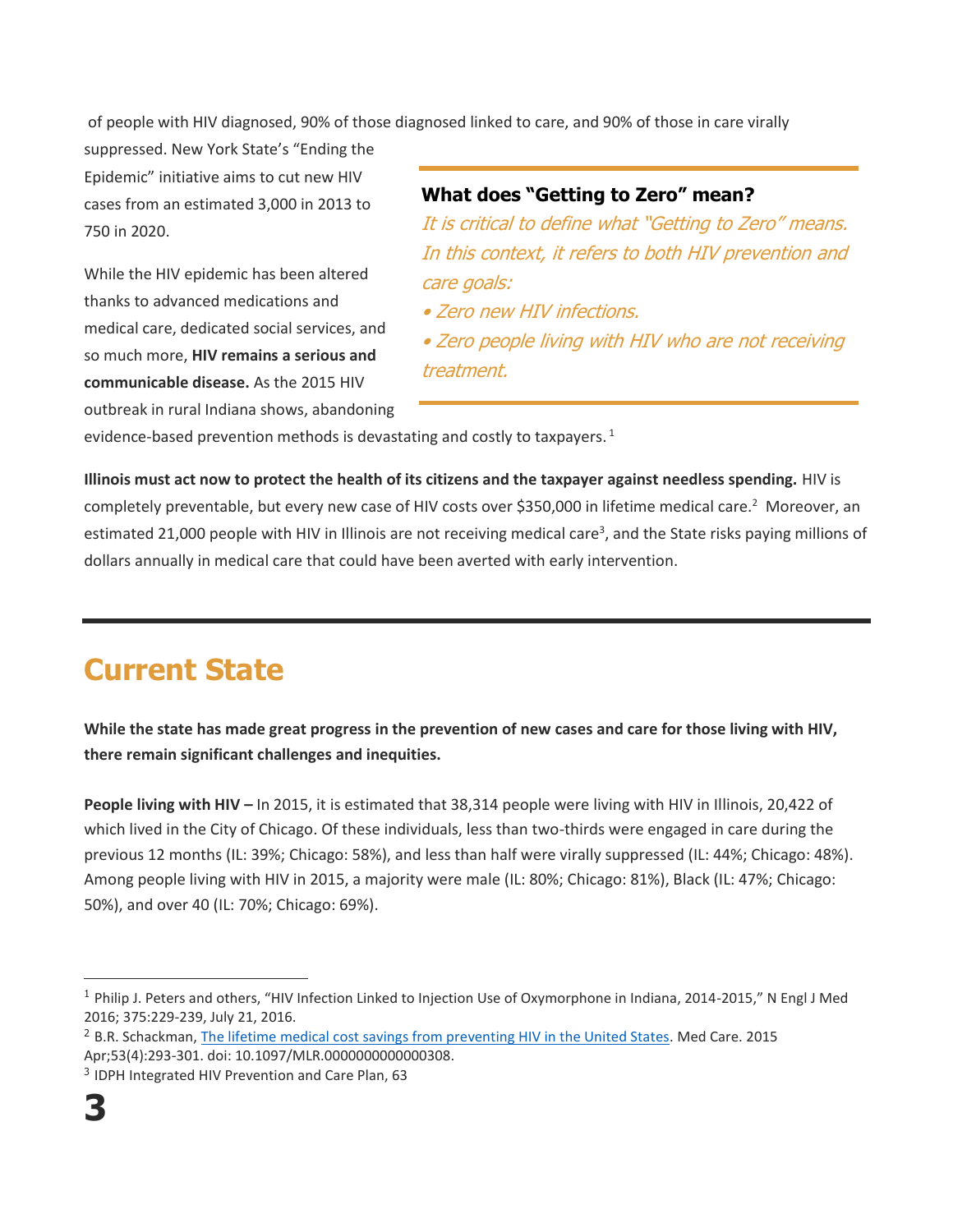**New HIV Infections –** In 2015, it is estimated that 1,565 persons were diagnosed with HIV in Illinois, 927 of which lived in the City of Chicago. Of these individuals, more than three-quarters of newly diagnosed persons were linked to HIV-related medical care with 30 days of diagnosis (IL: 89%; Chicago: 78%). Among newly

Despite significant progress in reducing new HIV cases, dramatic and damaging health disparities remain.

diagnosed persons, the majority were male (IL: 84%; Chicago: 85%), Black (IL: 51%; Chicago: 53%), and between the ages of 20-39 (IL: 66%; Chicago: 67%).

**Disparities –** Despite significant progress in reducing new HIV cases, dramatic and damaging health disparities remain. Gay, bisexual, and other men who have sex with men (MSM) comprised a majority of persons living with HIV in 2015 (IL: 63%; Chicago: 67%) and newly diagnosed persons (IL: 77%; Chicago: 79%). Non-Hispanic Black men comprise a majority of new diagnoses in this population (IL: 46%; Chicago: 46%). Among heterosexual women, non-Hispanic Black women account for more than three-quarters of HIV cases and new infections.

**Among certain groups like gay, bisexual, and other MSM, new diagnoses continue to increase, as do coinfections with other sexually transmitted infections.** A majority of primary and secondary syphilis cases diagnosed in 2015 were among men (IL: 92%; Chicago: 92%). Among these men, a majority reported being gay, bisexual, and other MSM (IL: 85%; Chicago: 82%). Of these men, nearly half were co-infected with HIV (IL: 46%; Chicago: 54%).

**PrEP –** While more people than ever are utilizing PrEP to prevent new infections, it is estimated only a small percentage of vulnerable HIV-negative people have a prescription for PrEP. In 2015, approximately 30,000 Illinoisans were eligible for PrEP, but estimates indicate less than 3,000 had a prescription for it.<sup>4</sup> Many vulnerable populations continue to face significant challenges to accessing this important prevention tool.

**In order to get to zero new HIV infections, it is imperative to set achievable yet demanding goals that focus on treatment and PrEP coverage.** For example, if Illinois increases current rates of PrEP use and treatment by 20% (PrEP uptake among most vulnerable populations from 10% to 30% and treatment among those living with HIV from 50% to 70%), we would expect fewer than 100 cases per year by 2026.<sup>5</sup> Less than 100 cases per year is a point where the HIV epidemic can no longer sustain itself, or "functional zero." Maintaining current efforts alone

<sup>&</sup>lt;sup>5</sup> This assumes that populations with highest rates of HIV acquisition and transmission in Chicago are engaged the most and that implementation of these interventions is effective immediately. (BARS modeling team Khanna, Schneider et al. University of Chicago).



 $\overline{a}$ 

<sup>&</sup>lt;sup>4</sup> Livak B, Michaels S, Green K, Nelson C, Westbrook M, Simpson Y, Prachand N, Benbow N, Schneider JA. Estimating the number of young Black men who have sex with men (YBMSM) on the south side of Chicago: Towards HIV elimination within US urban communities. Journal of Urban Health. 2013 Dec; 90(6): 1205-1213. PMCID: PMC3853168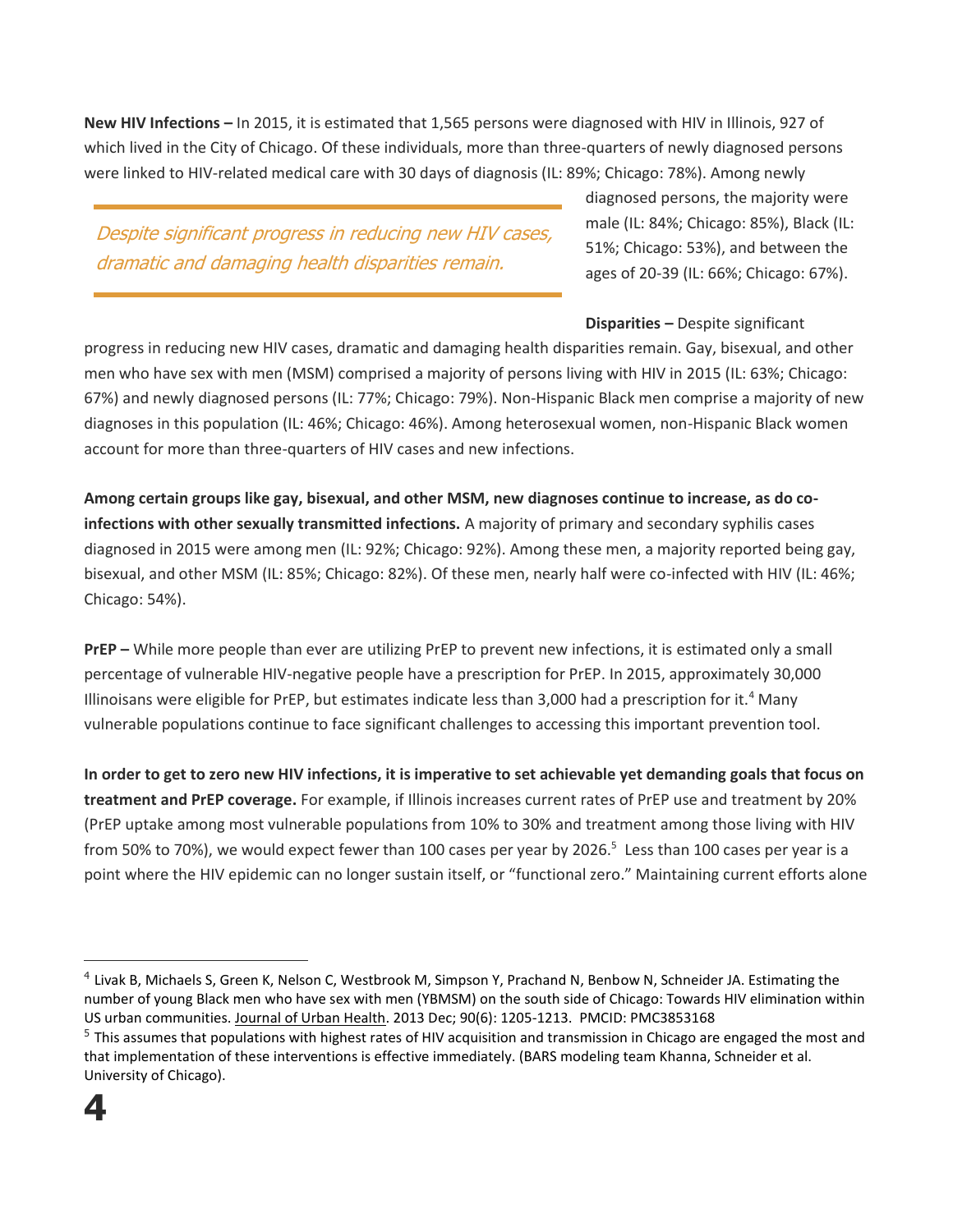will not get Illinois to functional zero and will cost the state more than \$250 million in avoidable healthcare  $costs.<sup>6</sup>$ 

To achieve our goal of zero new infections, we must transition our system to one that more effectively serves the entire population of people living with HIV, and all who are vulnerable to infection. We must use strategies that lead to the most effective outcomes possible – specifically HIV treatment and PrEP. We must forge new working relationships with other system leaders to maximize our resources in order to achieve a healthier Illinois.

## **Response to the HIV Epidemic in Illinois - Outcomes**

In order to support our goal of Getting to Zero new HIV infections, **we will focus on outcomes that provide the greatest potential and impact for reducing HIV transmission.** We will focus on two outcomes that are rooted in the successful use of anti-retroviral (ARV) medications: HIV treatment and PrEP.

• **Aim: Suppress viral load in the population of persons living with HIV, leading to "zero people with HIV not receiving treatment" –** *Treatment of HIV with ARV medications is the foundation of individual-level HIV care. Identification, linkage, and successful treatment have led to dramatic declines in mortality and improved quality of life. Treatment-as-prevention significantly reduces the likelihood that HIV is transmitted from people living with HIV to their HIV-negative partners.*

• **Aim: Increase utilization of PrEP and other emerging biomedical technologies among populations vulnerable to HIV infection, leading to "zero new HIV infections" –** *PrEP is an HIV prevention method in which HIV-negative people take ARV medication to reduce their risk of becoming infected. When taken consistently, ARV medication use shows a dramatic decrease in the likelihood of HIV infection among vulnerable HIV-negative persons. Other bio-medical technologies are on the horizon. As these demonstrate effectiveness, we must bring usage to scale.*

Regardless of HIV status, individuals must walk through a set of common steps in order to be prescribed and successfully use ARV medications for PrEP and HIV treatment.

*•* **Outreach/education/marketing** – *People need to know that help is free, available, and that it can bring value to their lives. People need to feel motivated and empowered to seek help.*

 $\overline{a}$ 

<sup>&</sup>lt;sup>6</sup> The Lifetime Medical Cost Savings from Preventing HIV in the United States 2015 Schackman et al.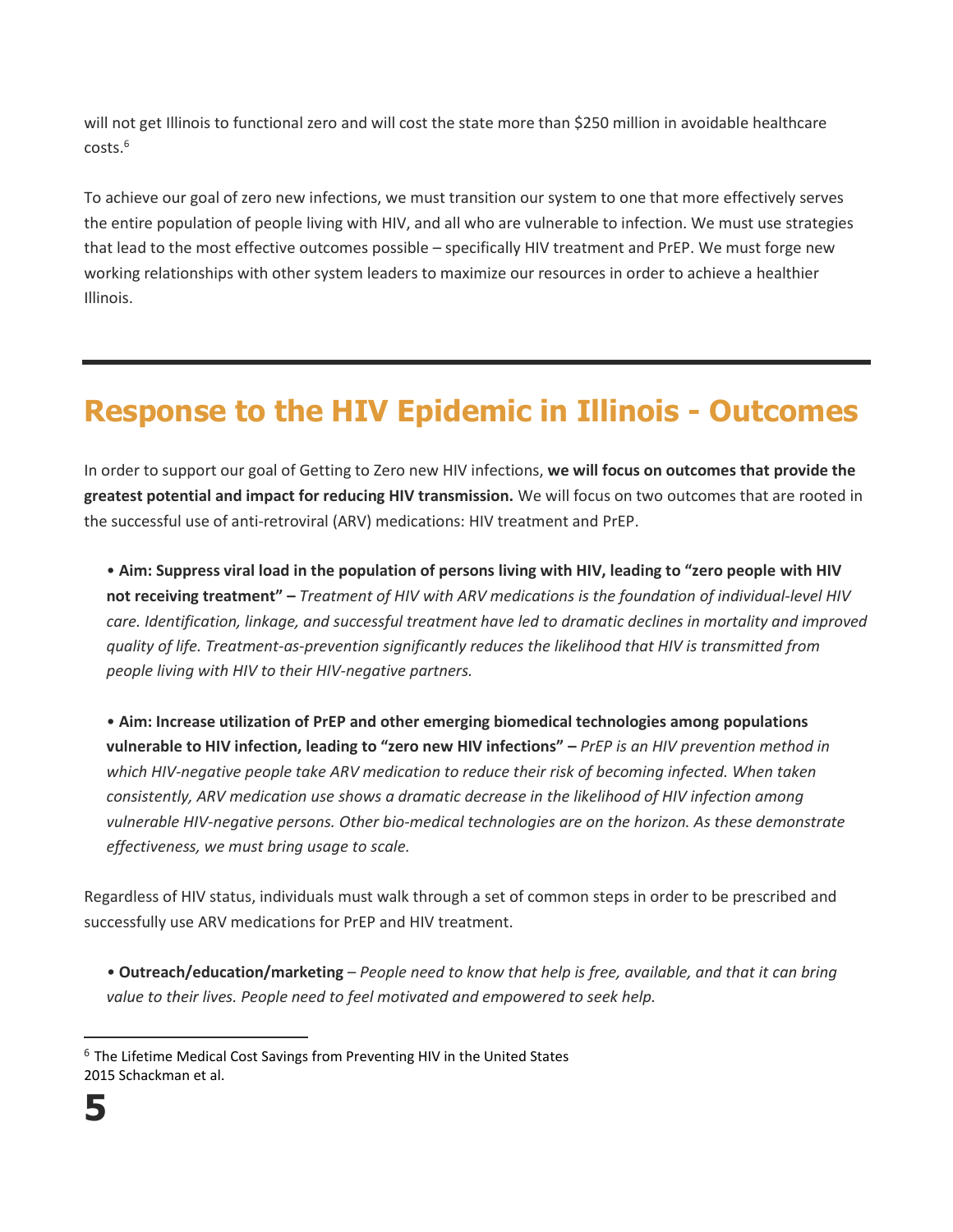*•* **Testing** – *HIV testing is a necessary step in people's journey to healthcare. Through testing, individuals become aware of their HIV status.*

*•* **Linkage to care** – *Once HIV status is known, people need to reach healthcare in order to receive services that support use of ARV medications, as well as other services that lead to other health and wellness benefits.*

*•* **Retention/engagement in care** – *After connecting with healthcare, people need support staying connected. Staying connected helps individuals use ARV medications correctly.*

*•* **ARV prescription and use** – *Successful use of ARV medications leads to viral suppression among persons living with HIV and protection among persons vulnerable to HIV.*

*•* **Support services** – *People have varying needs, so supportive services must be available to meet these needs so individuals stay engaged. Supportive services include housing, financial assistance, behavioral healthcare, services addressing drug-user health, and many others.*

Each of these steps must be implemented in ways that are non-coercive, trauma-informed, and respectful of people's choices and lived experiences. Programs, services, and activities that support these steps must be culturally appropriate and work toward health equity.

In addition to HIV treatment and PrEP, we must continue to support other activities that reduce HIV transmission – condoms, non-occupational post-exposure prophylaxis, screening and treatment for gonorrhea and syphilis, access to clean needles and syringes, and prevention of mother-to-child transmission.

**6**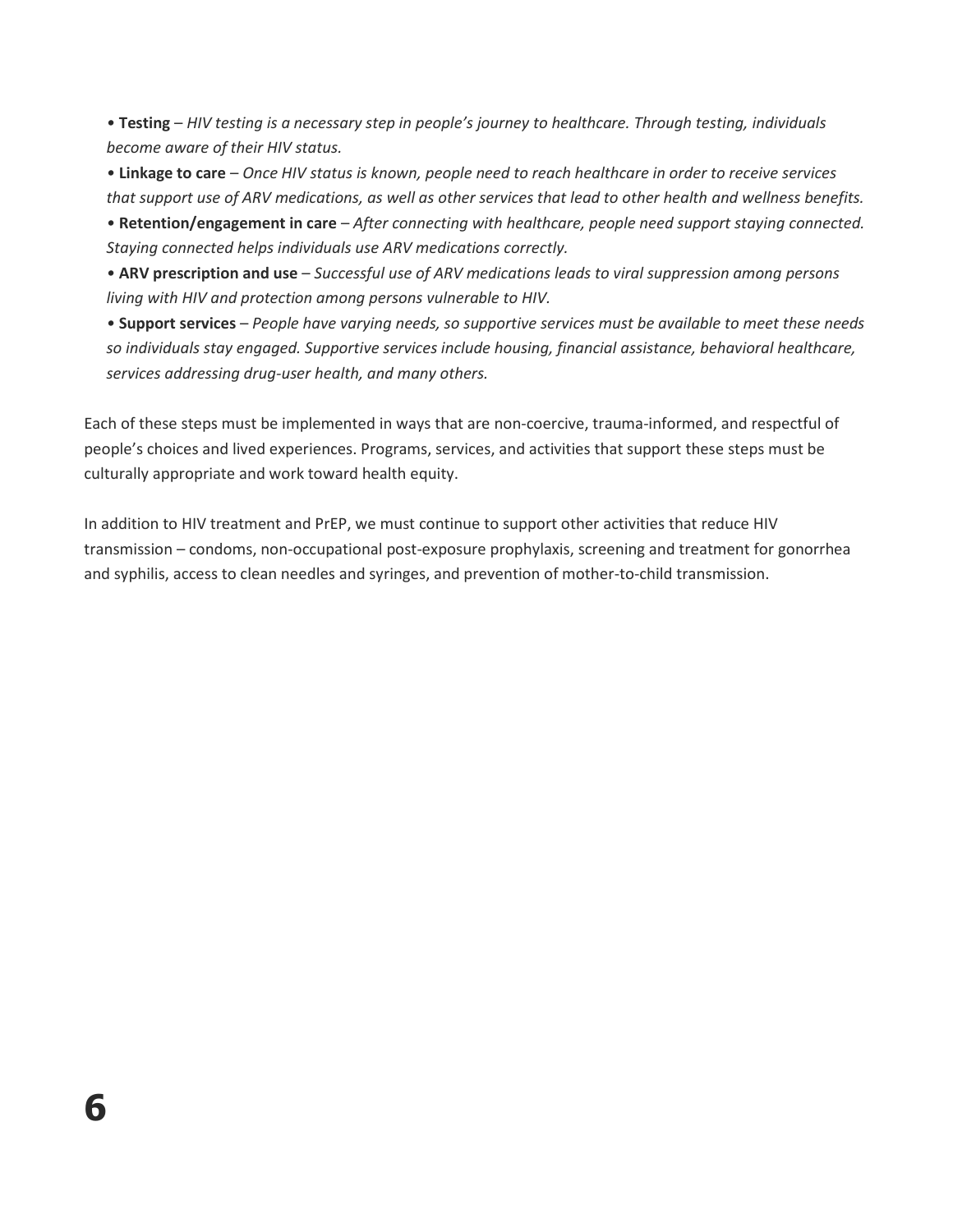## **How will Illinois Get to Zero?**

**For Illinois, the path to zero new HIV infections is not a mystery.** It will take sustained investments in HIV prevention, treatment, care, and supportive services. It will take focused attention on the structural drivers of the epidemic, including HIV stigma and homophobia. Without a doubt, it will take increased funding, at least in the short-term, with a focus on programs that have the highest impact.

**The State of Illinois has a deep financial stake in Getting to Zero.** While the Chicago and Illinois Departments of Public Health are traditionally seen as responsible for HIV in Illinois, other agencies spend far more on HIV care and services but with less deliberate planning or oversight. For example, in 2016, 55% of people with HIV were enrolled in Medicaid, and their care cost an estimated \$403 million per year. Yet, Medicaid data is limited with respect to tracking the most reliable HIV health outcomes.<sup>7</sup> Illinois state prisons housed 344 people with HIV in March 2017, and the state pays the full cost of their medical care.<sup>8</sup> Department of Human Services programs are vital for providing behavioral healthcare for people living with and vulnerable to HIV. Focused policy and programmatic changes that help synergize these investments with sound public health approaches can dramatically change the course of the HIV epidemic and more effectively spend public dollars.

**Getting to Zero requires a thoughtful, well-researched plan that leverages public-private partnerships and brings people and agencies together that don't always focus on HIV.** We ask Governor Rauner and Mayor Emanuel to appoint a year-long task force that will develop a blueprint for dramatically reducing new HIV infections, and oversee implementation of the plan. The task force should, at a minimum, include the following:

- **Elected officials**
- **State agencies:** *Public Health, Medicaid, Human Services, Insurance, Corrections, Aging, Education*
- **Key governmental stakeholders***: Illinois Department of Public Health, Chicago Department of Public Health, Cook County Public Health, Cook County Health and Hospitals System, Department of Family and Support Services, and other relevant Chicago government agencies*
- **Private sector leaders with a direct stake in a thriving workforce**
- **Large health systems, hospitals, private insurance, Medicaid plans, and behavioral health providers**
- **Safety-net health care providers, including Federally Qualified Health Centers (FQHCs)**
- **Community-based organizations that focus on HIV among communities of color**
- **People living with and vulnerable to HIV, including Black and Latino gay, bisexual, and other MSM; Women of color, and transgender women of all races**
- **Healthcare providers with expertise in HIV and healthcare delivery for vulnerable populations**
- **Organizations knowledgeable about addressing the social determinants of health, including housing instability**
- **Researchers with expertise in youth; aging; gay, bisexual, and transgender communities; and other special populations**
- **Schools of Medicine and Nursing and other allied health training programs**
- **Others as appropriate**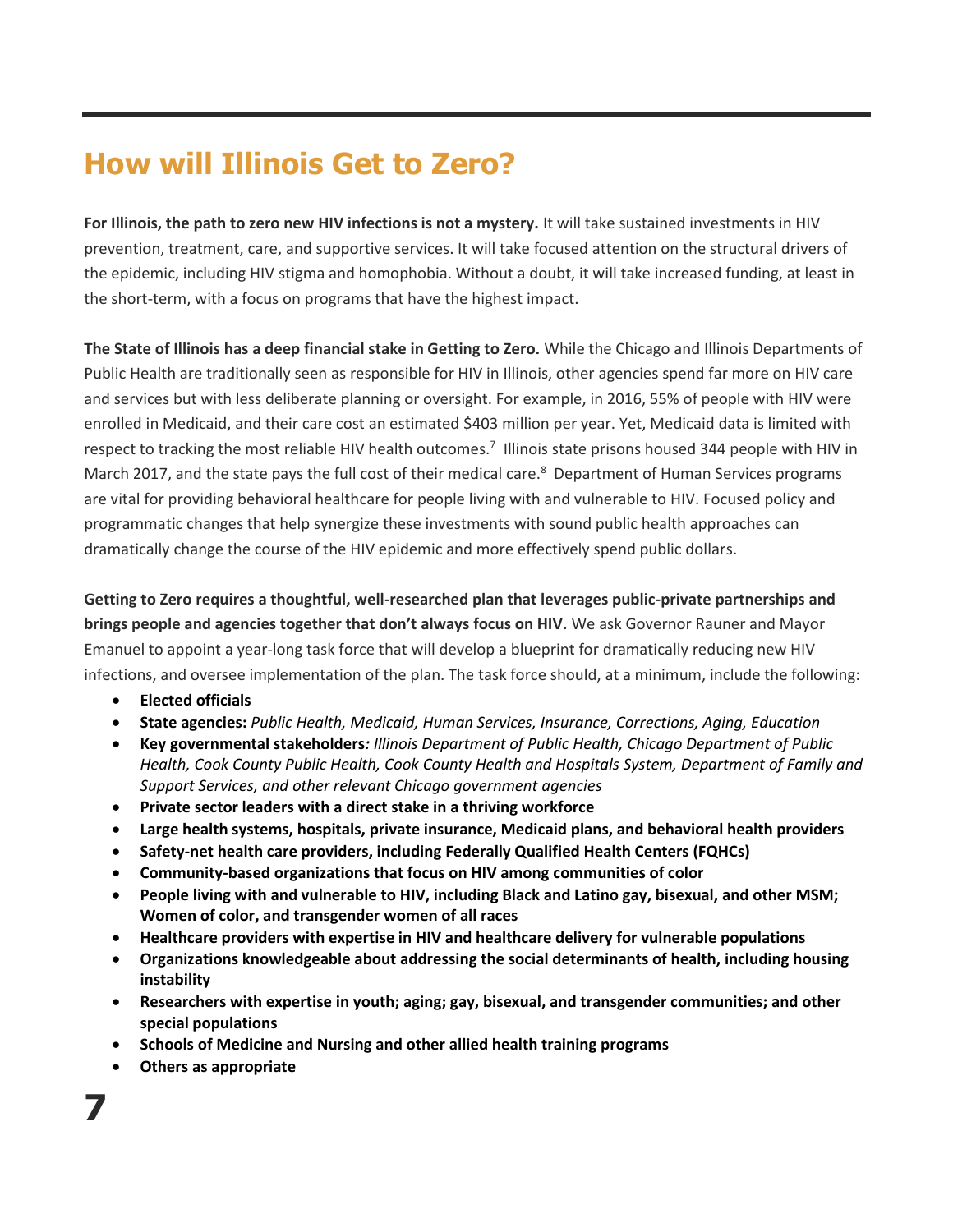#### **Timeline and getting involved**

The AIDS Foundation of Chicago (AFC) is staffing the Getting to Zero planning process, with support from Sara Semelka as the project manager, and John Peller, President/CEO. Contact Sara to learn more or get involved – [ssemelka@aidschicago.org](mailto:ssemelka@aidschicago.org) .

- **July 2017**: *One-year planning period begins, resulting in formalized Getting to Zero plan. AFC hires Project Manager to facilitate planning activities, coordinate partnerships and support drafting the plan.*
- **August 2017 – October 2017***: GTZ Steering Committee expands to include at least 30 diverse public and private stakeholders. The committee establishes workgroups. The committee leads a broad-based community engagement effort to gather input to inform the GTZ plan. Methods include:*
	- o *Town halls*
	- o *Focus groups*
	- o *A web-based community survey*
- **November 2017 - April 2018**: *Planning workgroups engage in periodic meetings to focus on the topics gathered via the community engagement sessions and develop recommendations for the final GTZ plan.*
- *April 2018: The workgroups present recommendations and the steering committee synthesizes these recommendations into a first draft of the Illinois' Getting to Zero plan.*
- *May 2018*: *First draft of Getting to Zero plan reviewed; initial concerns and challenges addressed.*
- *June 2018*: *Getting to Zero plan ready for approval and implementation.*

#### **What do we need from you?**

**8**

We are sharing this framework to gather feedback and to garner buy-in and support for Getting to Zero. We encourage you to read the framework, ask questions about it, and provide us with constructive suggestions to improve it. You can provide feedback in these ways:

- *[Add your name to our list of interested parties](mailto:ssemelka@aidschicago.org?subject=Please%20add%20me%20to%20the%20GTZ%20community%20list) so you can be kept up to date on GTZ activities on a regular basis.*
- *Participate in our community engagement sessions, which will take place in the form of town hall meetings, a web-based survey and focus groups. Check out aidschicago.org/GTZ to learn about when and where these engagement activities will take place.*
- *[Volunteer to join one of our workgroups,](mailto:ssemelka@aidschicago.org?subject=I) which will be established in the fall of 2017.*
- *Send an email with your feedback to Sara Semelka [\(ssemelka@aidschicago.org\)](mailto:ssemelka@aidschicago.org).*